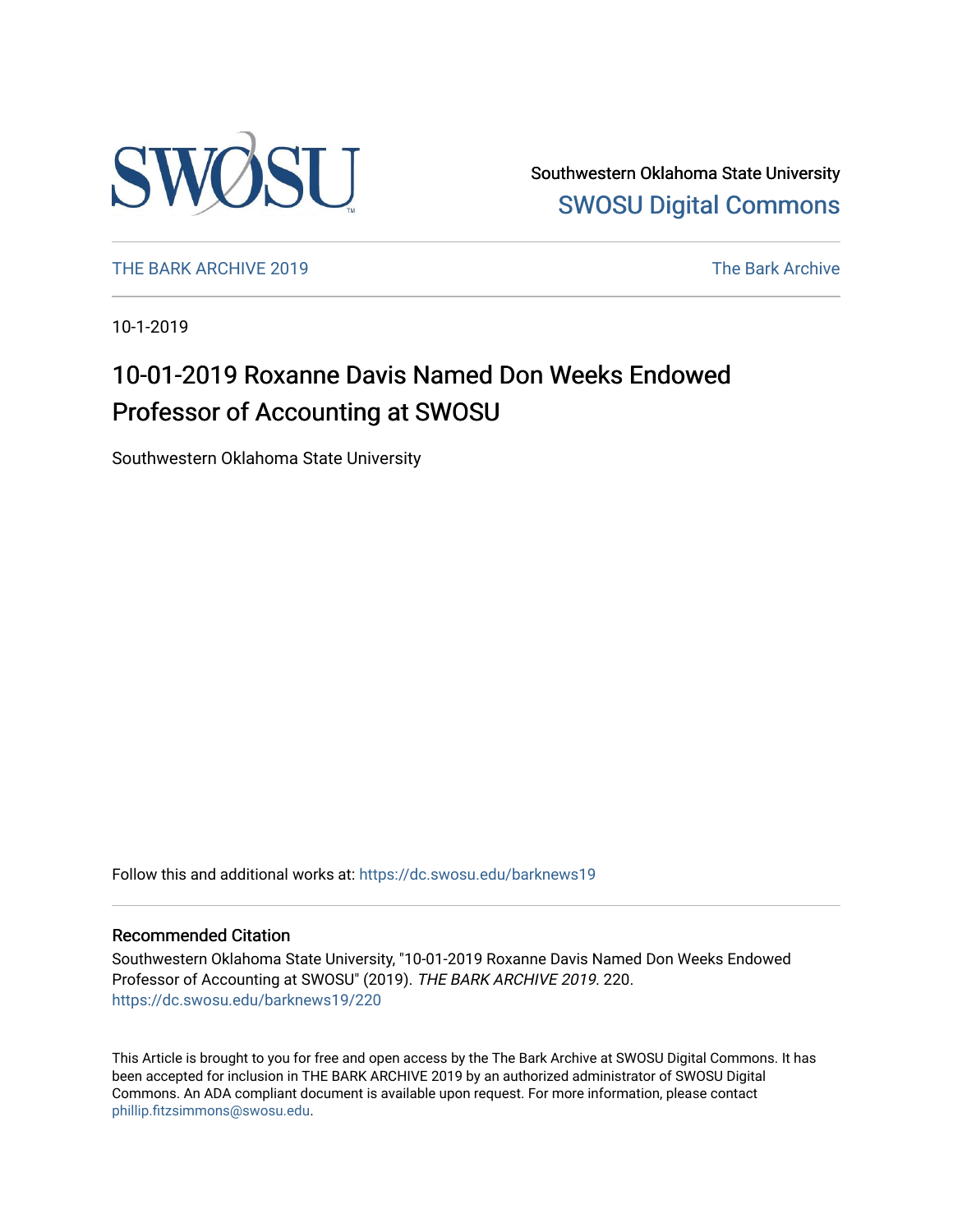



# **Roxanne Davis Named Don Weeks Endowed Professor of Accounting at SWOSU**

Dr. Roxanne Davis has been named the Don Weeks Endowed Professor of Accounting at Southwestern Oklahoma State University in Weatherford.

Davis is an assistant professor in the Everett Dobson School of Business and Technology. She earned a PhD in accounting and a Master of Accountancy from the University of Oklahoma and a Bachelor of Accounting from Cameron University. She is also a Certified Public Accountant.

She is currently an editor-at-large for the Administrative Issues Journal published by the school. She is also faculty advisor for the Omicron Sigma chapter of the Delta Mu Delta International Business Honor Society at SWOSU.

Her primary teaching interests are financial and managerial accounting. Her research interests are in the areas of capital markets and accounting education.

Prior to joining SWOSU in 2018, Davis was employed by the University of Maryland University College - Europe as a traveling faculty member, teaching on United States military bases in Germany, Italy and England. The Lawton native has also been a faculty member at Cameron University in Lawton and Midwestern State University in Wichita Falls (TX).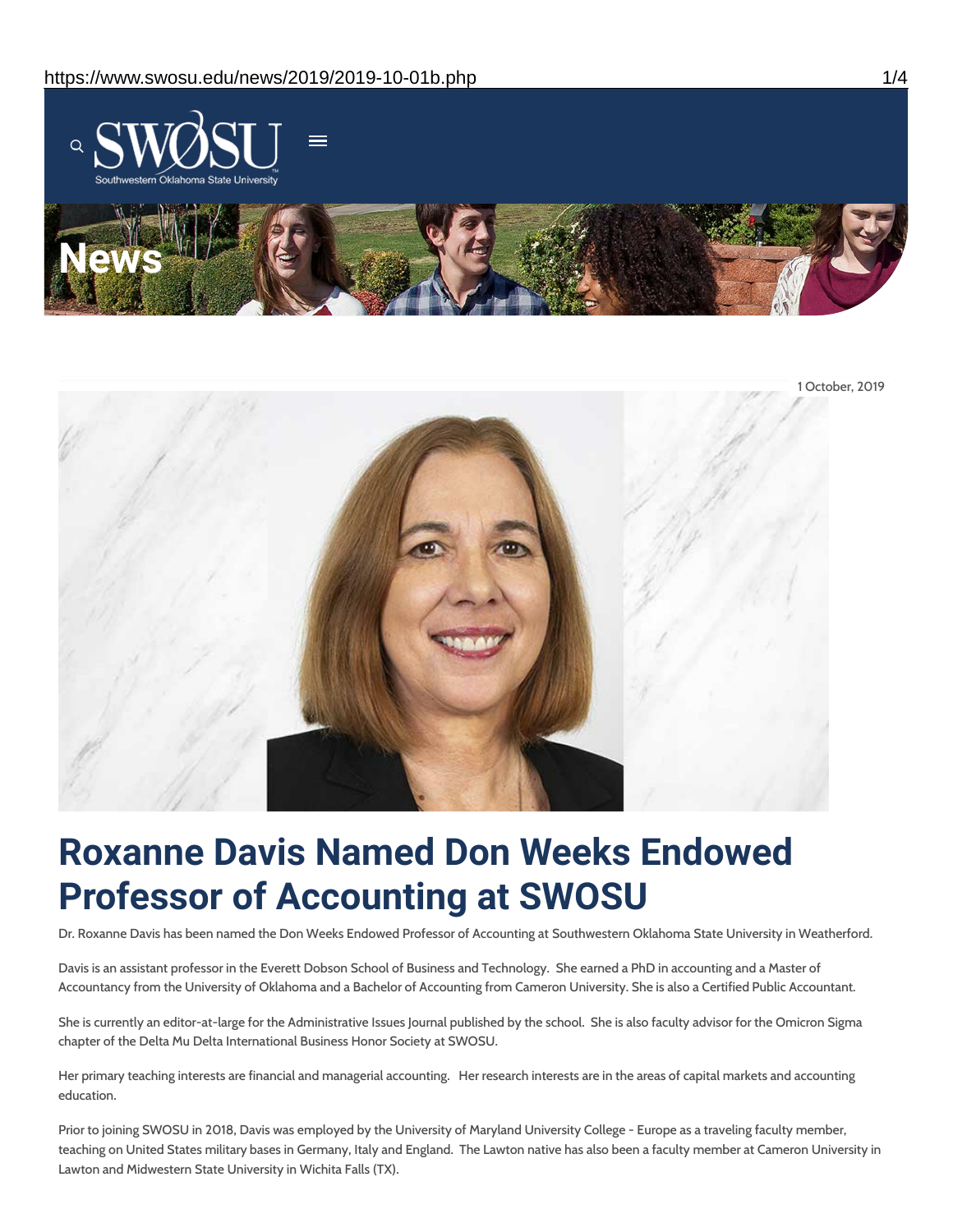#### https://www.swosu.edu/news/2019/2019-10-01b.php 2/4

SWOSU Associate Dean Dr. Patsy Parker said the Everett Dobson School of Business and Technology is fortunate to have several endowed positions available through generous donations of individuals and families who understand the importance of higher education. The endowed titles are a high honor. Faculty members who hold endowed positions are enthusiastic promotors of student success and active in teaching, scholarly activity and service.

Other endowed positions that have been awarded in Dobson SBT are: Everett Dobson Endowed Chair of Accounting – Dr. Trisha Wald; Everett Dobson Endowed Chair of Management – Dr. Hank Ramsey; Everett Dobson Endowed Chair of Marketing – Dr. Amanda Evert; and Ed and Winnie Ola Berrong Endowed Chair of Engineering Technology – Cindi Albrightson.

| Academics                | D |
|--------------------------|---|
| Administration           | D |
| Alumni and Foundation    | D |
| Community                | D |
| Events                   | D |
| <b>Faculty and Staff</b> | D |
| Miscellaneous            | D |
| Sayre                    | D |
| <b>Students</b>          | D |
|                          |   |

| <b>Archive Links</b> |   |
|----------------------|---|
| 2018                 | D |
| 2019                 | D |
| 2020                 | D |
| Archive              | D |
|                      |   |



#### Weatherford Campus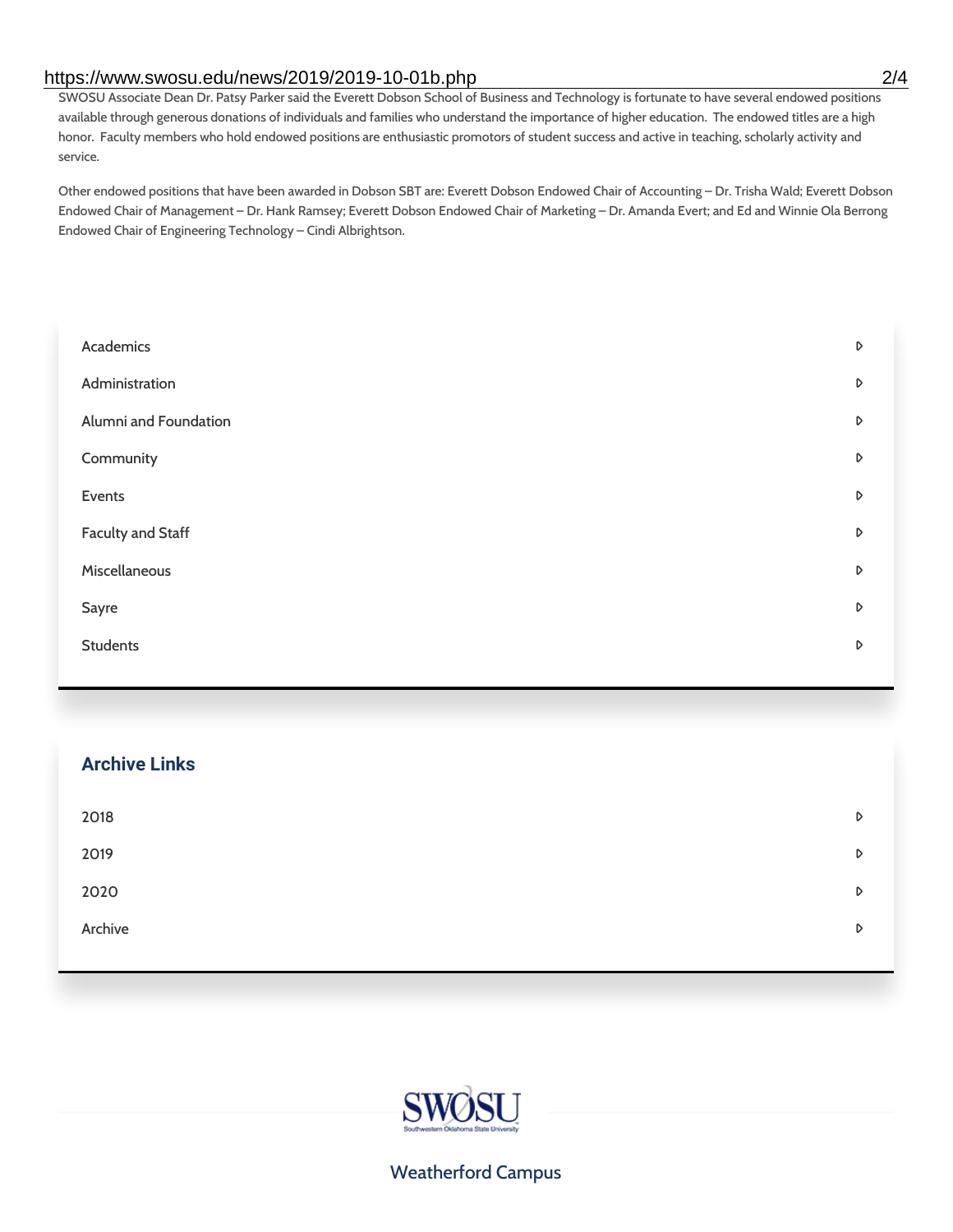100 Campus Drive Weatherford, OK 73096

### Sayre Campus

409 E Mississippi Ave Sayre, OK 73662

Connect to Us



Contact [Information](https://www.swosu.edu/about/contact.php) [University/Facility](https://www.swosu.edu/about/operating-hours.php) Hours [Campus](https://map.concept3d.com/?id=768#!ct/10964,10214,10213,10212,10205,10204,10203,10202,10136,10129,10128,0,31226,10130,10201,10641,0) Map Give to [SWOSU](https://standingfirmly.com/donate) Shop [SWOSU](https://shopswosu.merchorders.com/)



**[Directory](https://www.swosu.edu/directory/index.php)** 

[Calendar](https://eventpublisher.dudesolutions.com/swosu/)

[Apply](https://www.swosu.edu/admissions/apply-to-swosu.php)

[GoSWOSU](https://qlsso.quicklaunchsso.com/home/1267)

[Jobs@SWOSU](https://swosu.csod.com/ux/ats/careersite/1/home?c=swosu)

Current [Students](https://bulldog.swosu.edu/index.php)

[Faculty](https://bulldog.swosu.edu/faculty-staff/index.php) and Staff

**Enrollment Management** [580.774.3782](tel:5807743782)